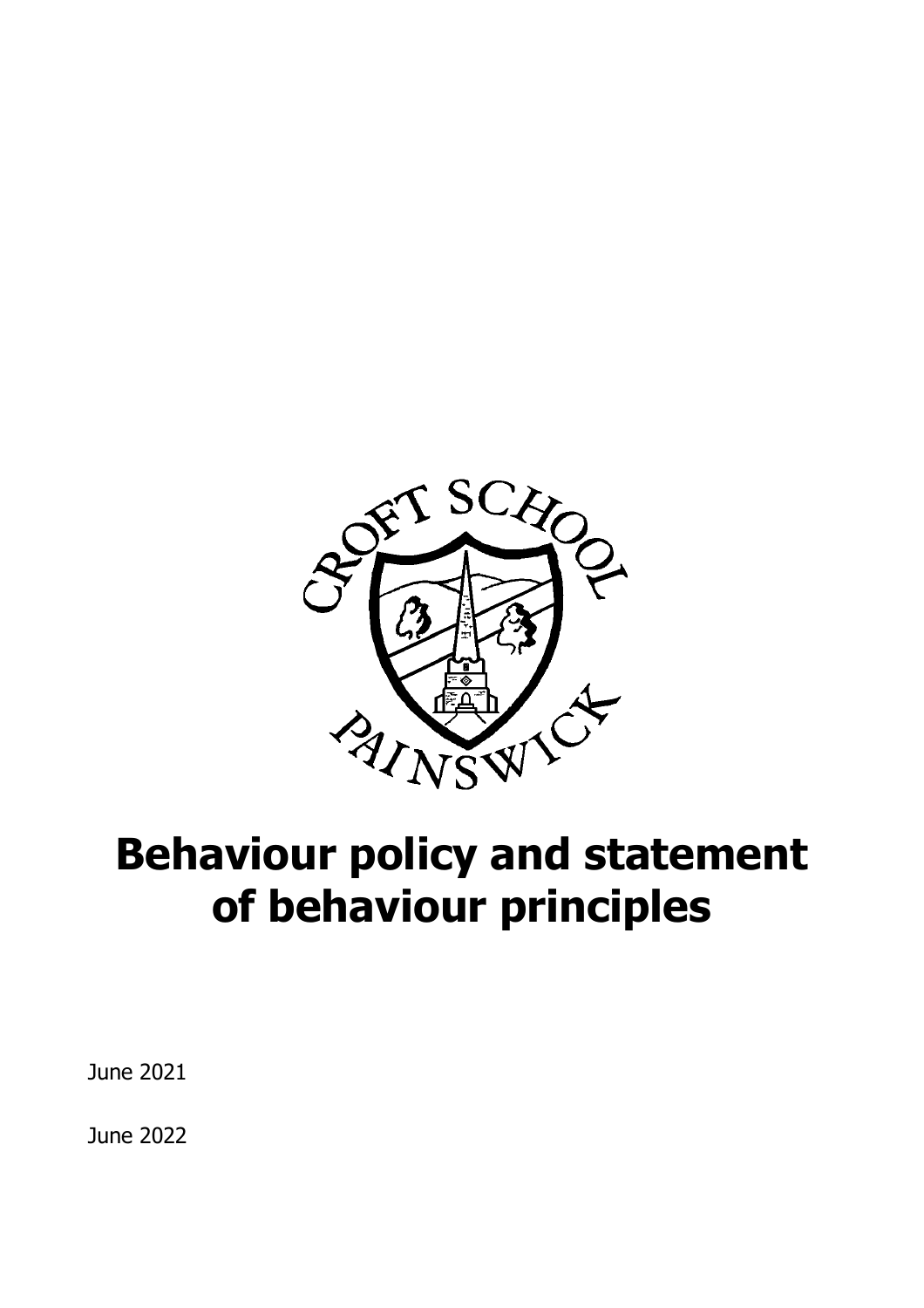# **Contents**

| Appendix 3: behaviour log                                          |
|--------------------------------------------------------------------|
| Appendix 4: letters to parents about pupil behaviour $-$ templates |
|                                                                    |
|                                                                    |

.....................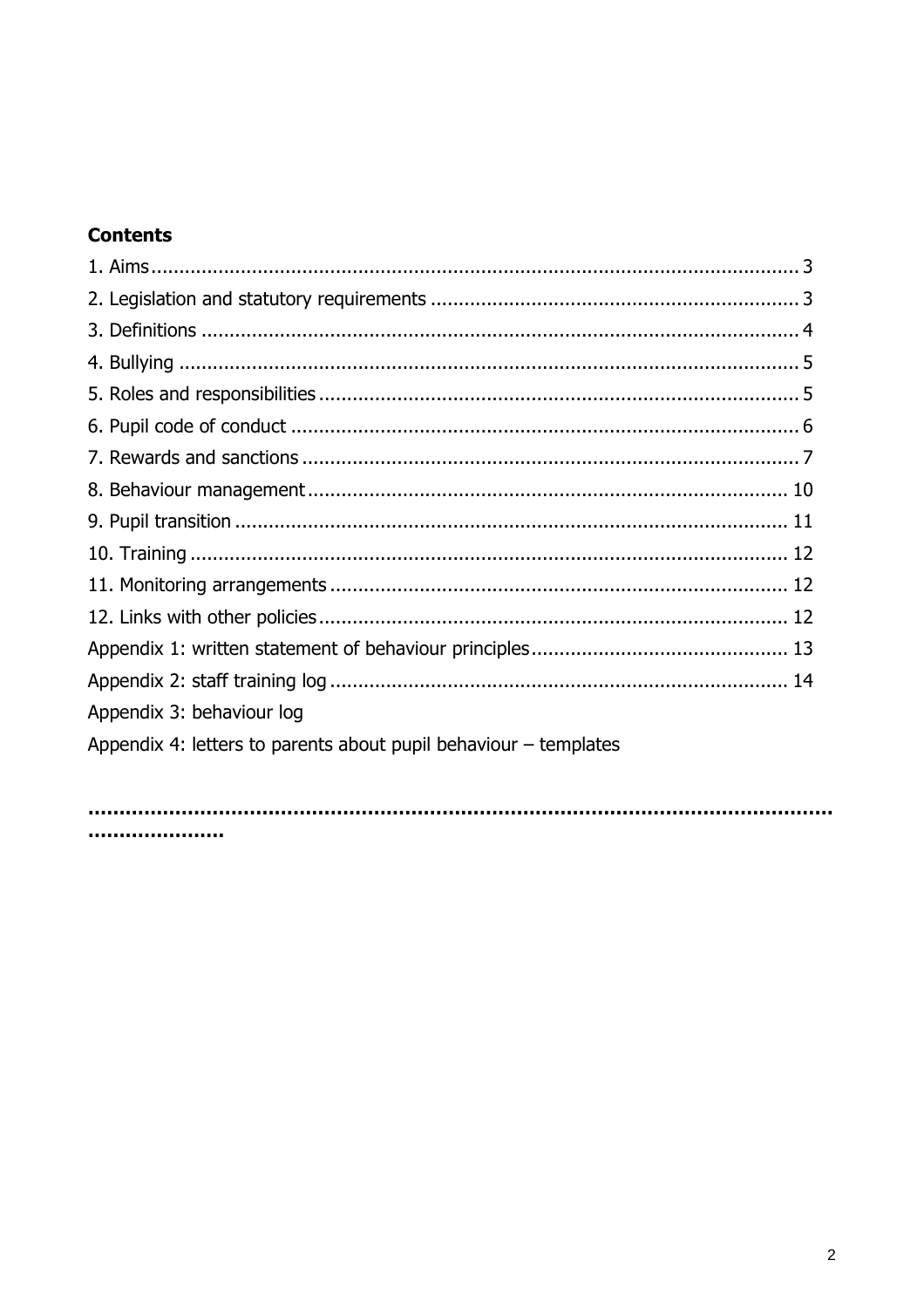# **1. Aims**

The Croft Primary School believes that good behaviour needs to be nurtured. We recognise that what children learn in terms of attitudes, beliefs, habits, expectations and behaviour will depend largely upon the environment in which they find themselves. They will also be influenced by the values they are taught through a range of activities enabling them to take their place as citizens in society.

This policy outlines the underlying philosophy, purpose, organisation and management of behaviour at The Croft. It reflects current practice within school and its consistent implementation is the collective responsibility of all staff. The children have been actively involved and played a crucial role in this process. They have discussed what they would like the school to be, shared their ideas for effective rewards and consequences for behaviour and been engaged in discussions with their peers and staff.

This policy aims to:

- Provide a **consistent, positive approach** to behaviour management
- **Define** what we consider to be unacceptable behaviour, including bullying
- Outline **how pupils are expected to behave**
- Summarise the **roles and responsibilities** of different people in the school community with regards to behaviour management
- Outline our system of **rewards and sanctions, ensuring positive reinforcement of appropriate / good behaviour**

# **2. Legislation and statutory requirements**

This policy is based on advice from the Department for Education (DfE) on:

- [Behaviour and discipline in schools](https://www.gov.uk/government/publications/behaviour-and-discipline-in-schools)
- [Searching, screening and confiscation at school](https://www.gov.uk/government/publications/searching-screening-and-confiscation)
- [The Equality Act 2010](https://www.gov.uk/government/publications/equality-act-2010-advice-for-schools)
- [Use of reasonable force in schools](https://www.gov.uk/government/publications/use-of-reasonable-force-in-schools)
- [Supporting pupils with medical conditions at school](https://www.gov.uk/government/publications/supporting-pupils-at-school-with-medical-conditions--3)

It is also based on the [special educational needs and disability \(SEND\) code of practice.](https://www.gov.uk/government/publications/send-code-of-practice-0-to-25) In addition, this policy is based on: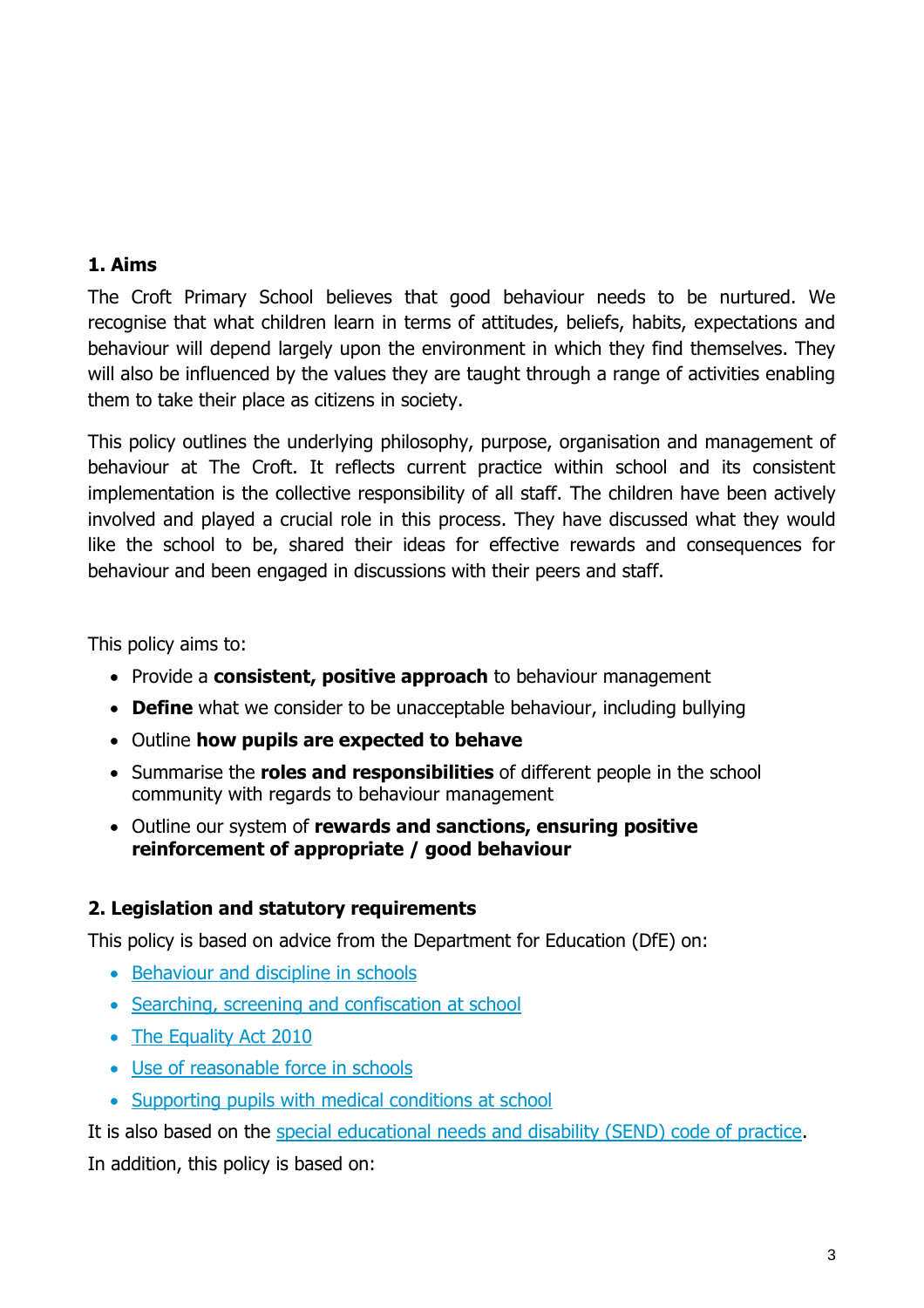- Section 175 of the [Education Act 2002](http://www.legislation.gov.uk/ukpga/2002/32/section/175), which outlines a school's duty to safeguard and promote the welfare of its pupils
- Sections 88-94 of the [Education and Inspections Act 2006,](http://www.legislation.gov.uk/ukpga/2006/40/section/88) which require schools to regulate pupils' behaviour and publish a behaviour policy and written statement of behaviour principles, and give schools the authority to confiscate pupils' property
- [DfE guidance](https://www.gov.uk/guidance/what-maintained-schools-must-publish-online#behaviour-policy) explaining that maintained schools should publish their behaviour policy online

# **3. Definitions**

#### **Negative behaviour** is defined as:

- Disruption in lessons, in corridors, and at break and lunchtimes
- Non-completion of classwork or homework
- Poor attitude
- Incorrect uniform

#### **Serious negative behaviour** is defined as:

- Repeated breaches of the school rules
- Any form of bullying
- Sexual assault, which is any unwanted sexual behaviour that causes humiliation, pain, fear or intimidation
- Vandalism
- Theft
- Fighting
- Racist, sexist, homophobic or discriminatory behaviour
- Possession of any prohibited items. These are:
	- o Knives or weapons
	- o Alcohol
	- o Illegal drugs
	- o Stolen items
	- o Tobacco and cigarette papers
	- o Fireworks
	- o Pornographic images
	- $\circ$  Any article a staff member reasonably suspects has been, or is likely to be, used to commit an offence, or to cause personal injury to, or damage to the property of, any person (including the pupil)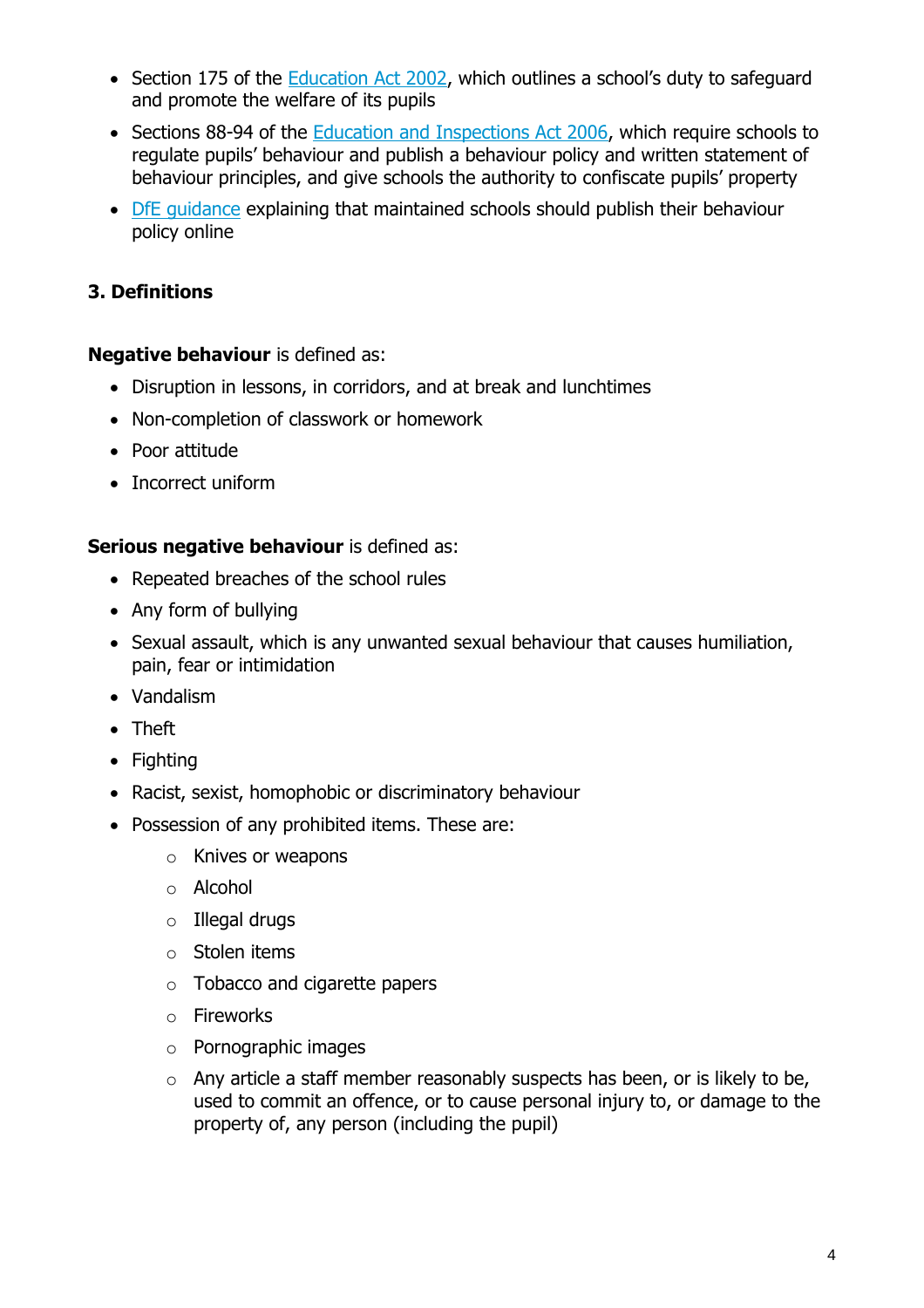# **4. Bullying**

At The Croft we do not tolerate bullying of any kind.

**Bullying** is defined as the repetitive, intentional harming of one person or group by another person or group, where the relationship involves an imbalance of power.

Bullying is, therefore:

- Deliberately hurtful
- Repeated, often over a period of time
- Difficult to defend against

Bullying can include:

| <b>Type of bullying</b>   | <b>Definition</b>                                                                                                                                                                      |
|---------------------------|----------------------------------------------------------------------------------------------------------------------------------------------------------------------------------------|
| Emotional                 | Being unfriendly, excluding, tormenting                                                                                                                                                |
| Physical                  | Hitting, kicking, pushing, taking another's belongings, any<br>use of violence                                                                                                         |
| Racial                    | Racial taunts, graffiti, gestures                                                                                                                                                      |
| Sexual                    | Explicit sexual remarks, display of sexual material, sexual<br>gestures, unwanted physical attention, comments about<br>sexual reputation or performance, or inappropriate<br>touching |
| Direct or indirect verbal | Name-calling, sarcasm, spreading rumours, teasing                                                                                                                                      |
| Cyber-bullying            | Bullying that takes place online, such as through social<br>networking sites, messaging apps or gaming sites                                                                           |

If we discover that an act of bullying or intimidation has taken place, the incident is recorded and we act immediately to stop any further occurrences of such behaviour. Details of our school's approach to preventing and addressing bullying are set out in our anti-bullying policy.

#### **5. Roles and responsibilities**

#### **5.1 The governing body**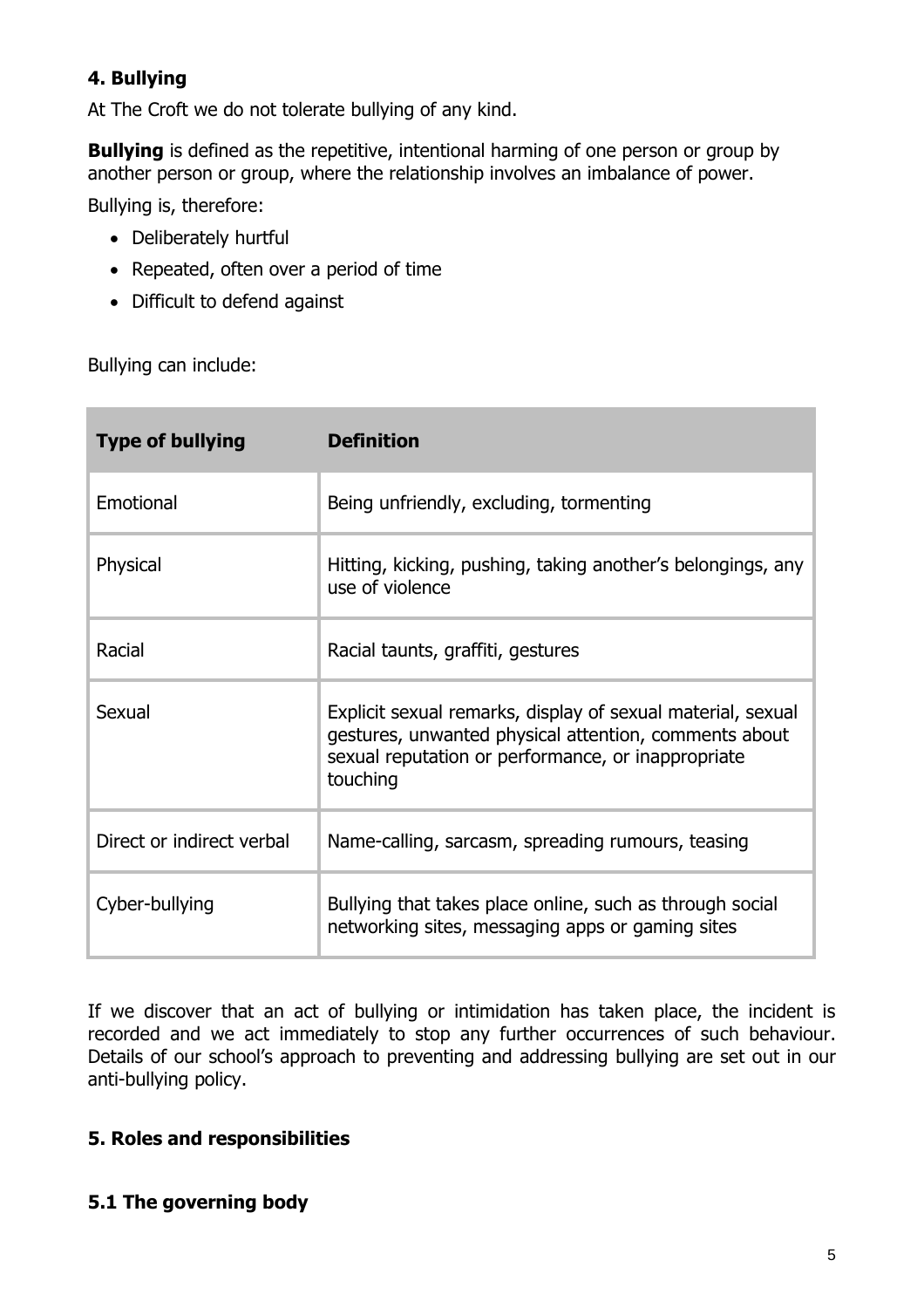The governing body is responsible for reviewing and approving the written statement of behaviour principles (appendix 1).

The governing body wellbeing committee will also review this behaviour policy in conjunction with the headteacher and monitor the policy's effectiveness, holding the headteacher to account for its implementation.

# **5.2 The headteacher**

The headteacher is responsible for reviewing this behaviour policy in conjunction with the governing body wellbeing committee, giving due consideration to the school's statement of behaviour principles (appendix 1). The headteacher will also approve this policy.

The headteacher will ensure that the school environment encourages positive behaviour and that staff deal effectively with inappropriate behaviour, and will monitor how staff implement this policy to ensure rewards and sanctions are applied consistently.

# **5.3 Staff**

Staff are responsible for:

- Implementing the behaviour policy consistently
- Treating all children fairly and with respect, recognising that each child is an individual
- Modelling positive behaviour
- Providing a learning environment which promotes and supports appropriate behaviour
- Providing a personalised approach to the specific behavioural needs of particular pupils
- Recording behaviour incidents on CPOMS

The senior leadership team will support staff in responding to behaviour incidents.

#### **5.4 Parents**

Parents are expected to:

- Support their child in adhering to the school's rules and expectations
- Make children aware of appropriate behaviour in different situations
- Inform the school of any changes in circumstances that may affect their child's behaviour
- Discuss any behavioural concerns with the class teacher promptly

#### **6. Pupil code of conduct**

Pupils are expected to:

- Behave in an orderly and self-controlled way
- Follow instructions of all school staff and other adults with which they work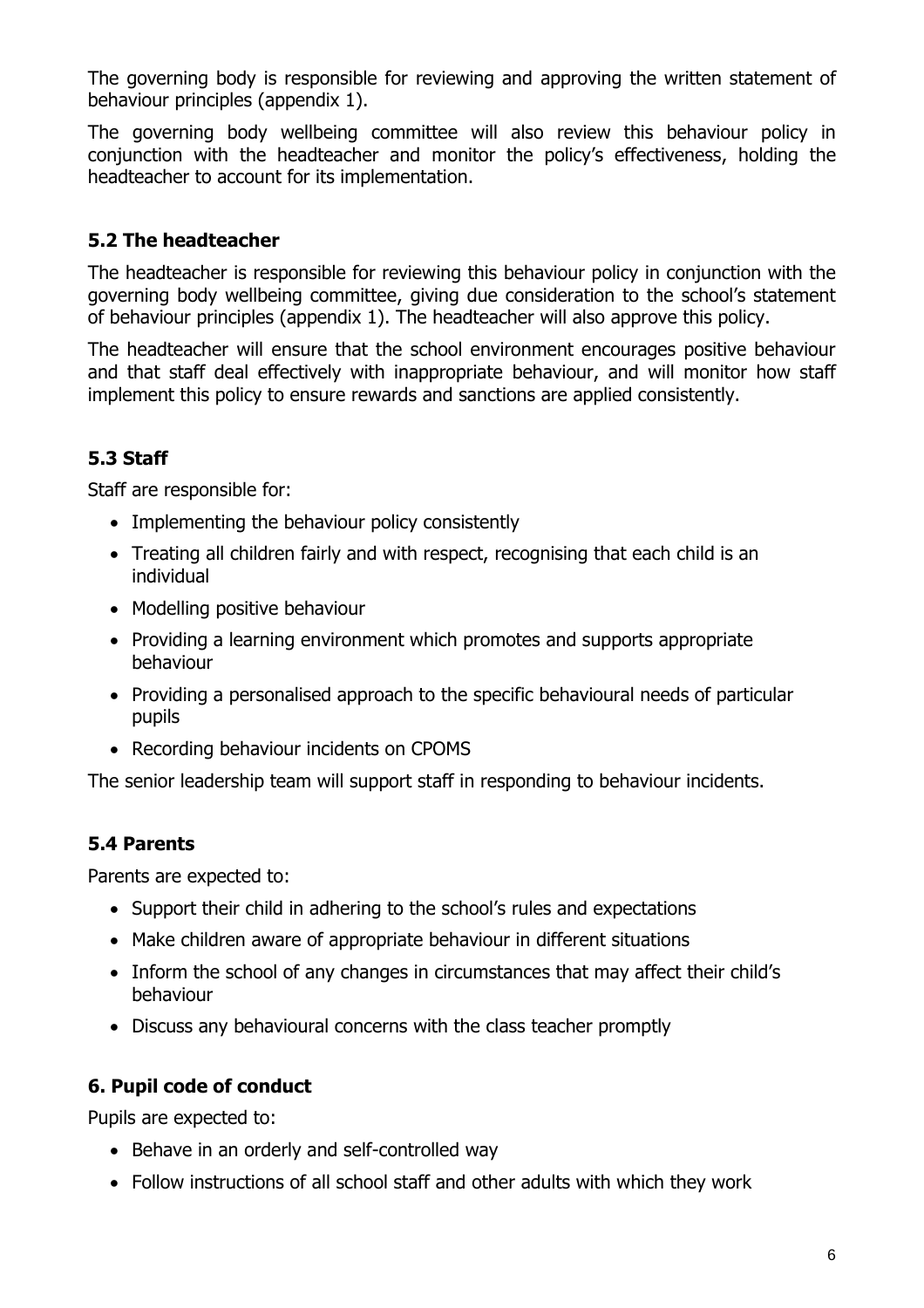- Show respect and politeness to members of staff and each other
- In class, work to the best of their abilities and allow others to do the same
- Move quietly around the school
- Treat the school buildings and school property with respect
- Wear the correct uniform at all times
- Accept appropriate consequences when given
- Refrain from behaving in a way that brings the school into disrepute, including when outside school

#### **7. Rewards and Consequences**

#### **Valuing appropriate behaviour**

A major aim of the school policy is to encourage children to practise good behaviour by operating systems of praise and reward.

- The school and class councils helped develop our whole school reward system. Each child is a member of one of four colour teams and house-points are awarded for positive behaviour and attitudes to learning as well as for specific achievements, with a particular focus on effort, perseverance and having a growth mindset. Each week's house-points for individual children are recorded and they receive special certificates for reaching different milestone amounts of house points.
- Certificates are awarded every Friday for good behaviour or attitudes, perseverance or effort or for a whole range of achievements. The winners of these certificates are listed in the 'Golden Book'. Teachers ensure that pupils receive these on an equal basis so that all children can have their achievements celebrated.
- Awards are awarded by Lunchtime Supervisors to children showing good behaviours and kindness to others.
- Children may be sent to other teachers or the Headteacher for praise or rewards.
- In addition, teachers operate their own class based rewards, which may include:
	- Stickers and stamps
	- Star of the week awards
	- Marbles in the jar
	- Certificates
	- Communication with parents

#### **Consequences**

Positive rewards and praise are at the heart of what we do at The Croft. We know that children respond better to positive praise rather than negative treatment. However, it is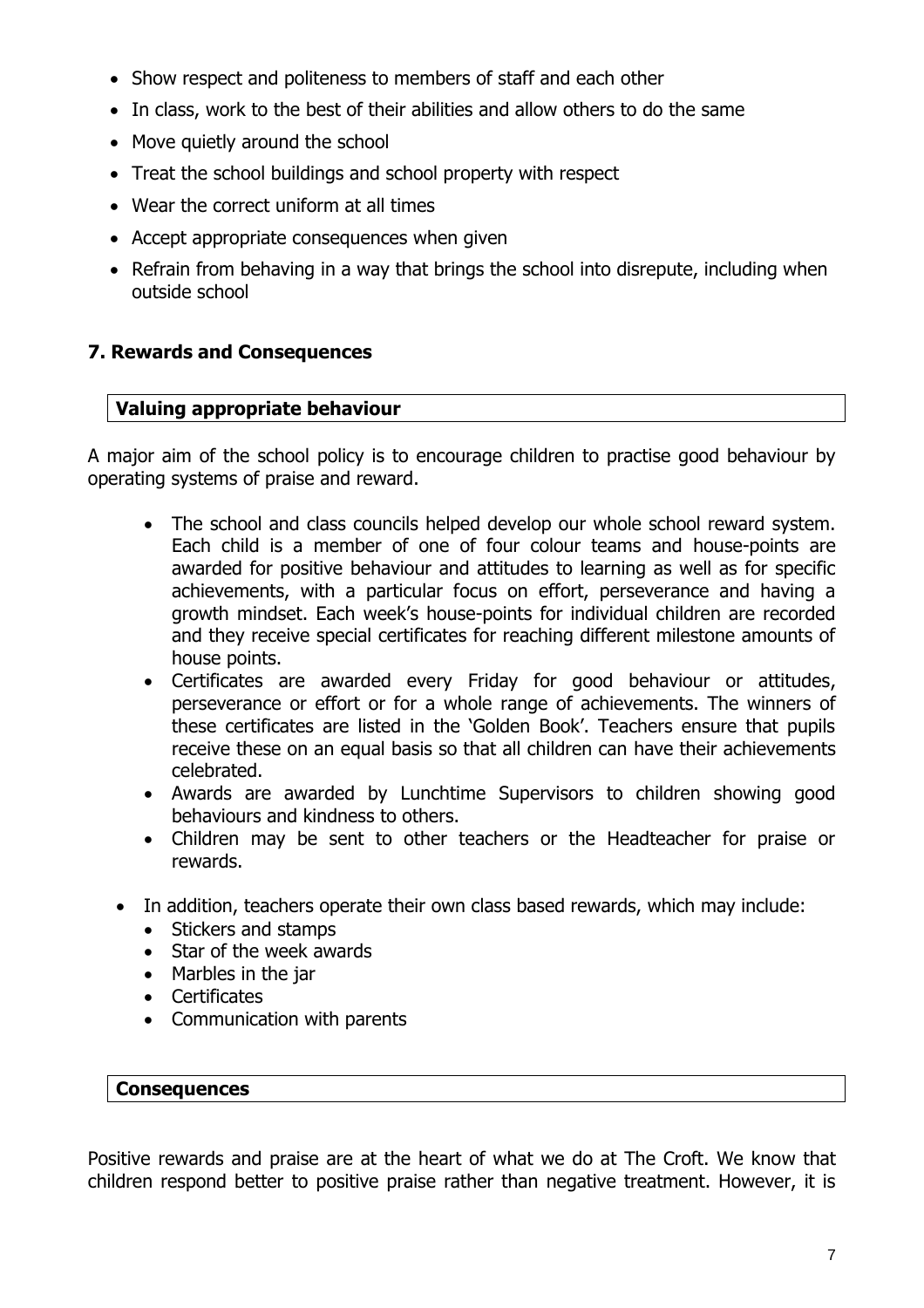equally important to have a set of clearly understood consequences which are fair and consistently applied.

In all circumstances of dealing with inappropriate behaviour, it is expected that the teacher or adult remains assertive and in control. The teacher will not respond to misconduct in an aggressive or uncontrolled manner which might frighten the child.

Sadly, there will be times when children behave inappropriately. Children need to discover where the boundaries of acceptable behaviour lie, as this is a part of growing up. These boundaries are firmly and clearly outlined within this policy.

Negative learning behaviours:

- Rudeness/using inappropriate language/ gestures towards other pupils/staff
- Dangerous refusal to follow instructions
- Threat of violence/violence towards staff/other adults/children
- Physical aggression/Fighting/hitting/biting/spitting
- Sexualised behaviour
- Bullying, both in and out of school, including online incidences

• Peer on peer abuse which will not be passed off as 'banter', 'having a laugh' or 'just part of growing up'

- Racism/Homophobic language
- Vandalism/Damage to property
- Leaving classroom/school without consent

#### **Strategies for encouraging good behaviour and discouraging negative behaviour:**

#### **Stage 1**

#### **Normal consequences include:**

- Our whole school behaviour system is displayed in every classroom and all pupils know and understand it. It includes three colour stages or 'cards'. If consequences are required for a pupil (by any teacher who is teaching that class), then they are given a **Yellow card**– a verbal warning is given by the teacher. A yellow card will result in missing 5 minutes of the next available playtime; this is generally completed with a senior member of staff. If the pupil's behaviour is problematic again in that day, they are given an **Orange card**– a second warning is given and they will be moved to sit in a different place. An orange card will result in missing 10 minutes of the next available playtime. If the child displays negative behaviours again or the behaviours are deemed to be serious (see behaviours chart) they will be given a **Red card**- they will go to see the Headteacher or if unavailable, one of the SLT. If a child receives a red card, their parents / carers will be called to discuss their child's behaviour. On rare occasions, a child's misbehaviour may be judged by a member of staff to be sufficiently severe as to receive an orange or red card immediately, without going through the other colour stages. Once a child has reached 5 cards (yellow = 1; orange = 2) a text message will be sent to inform parents / carers.
- Time out: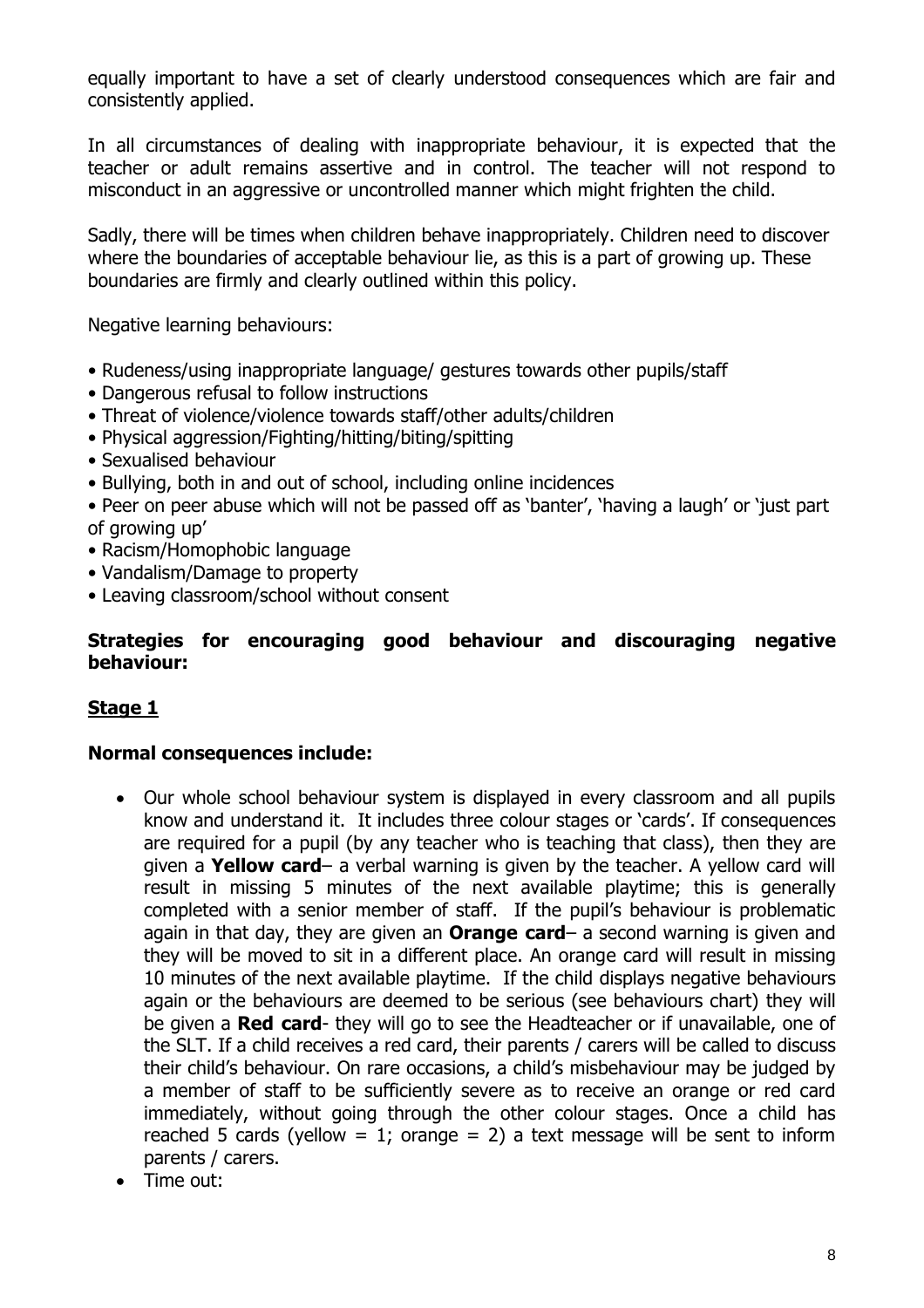- Time out for set period, within the classroom but away from other children
- Time out outside the classroom, in a safe place where another adult can supervise
- Time out in the playground, away from other children but within the sight of an adult on duty
- The child may have 'Time Out' to sit and think about nothing but his/her behaviour.
- It may be that the child has 'Time Out' by working for a time alone and away from friends.
- When a child has to go to another class then he/she will continue set work but sit alone in the classroom.
- Referral to Headteacher or SLT
- Informal discussion between the class teacher and parents

# **Stage 2**

# **Where there are on-going concerns this stage will apply.**

- For serious or ongoing concerns a formal meeting with parents may take place and a record of the meeting will be kept
- Parents may be asked to meet with the class teacher and either the Headteacher or SLT
- A review date will be set
- Home/ school strategy decided by parent/ teacher/ pupil if necessary

# **Stage 3**

# **The next step in the behaviour plan involves:**

- Class teacher and SENDCO and parent(s) draw a SEND Support Plan for the child, the placed on 'My Plan' of the SEND register
- If the situation does not improve, a meeting with the Headteacher, parent, class teacher, SENDCO (as appropriate) to discuss the individual behaviour plan and the need for outside agencies.

# **Stage 4**

#### **This step includes the formal involvement of Governors, i.e., exclusion if all other strategies have been unsuccessful.**

- The appropriate L.A. officers will be informed
- The police, social services or other agencies may be involved in very serious cases

# **7.2 Off-site behaviour**

The school may take action against any child who is reported for inappropriate behaviour or bullying off the school premises, if the child is;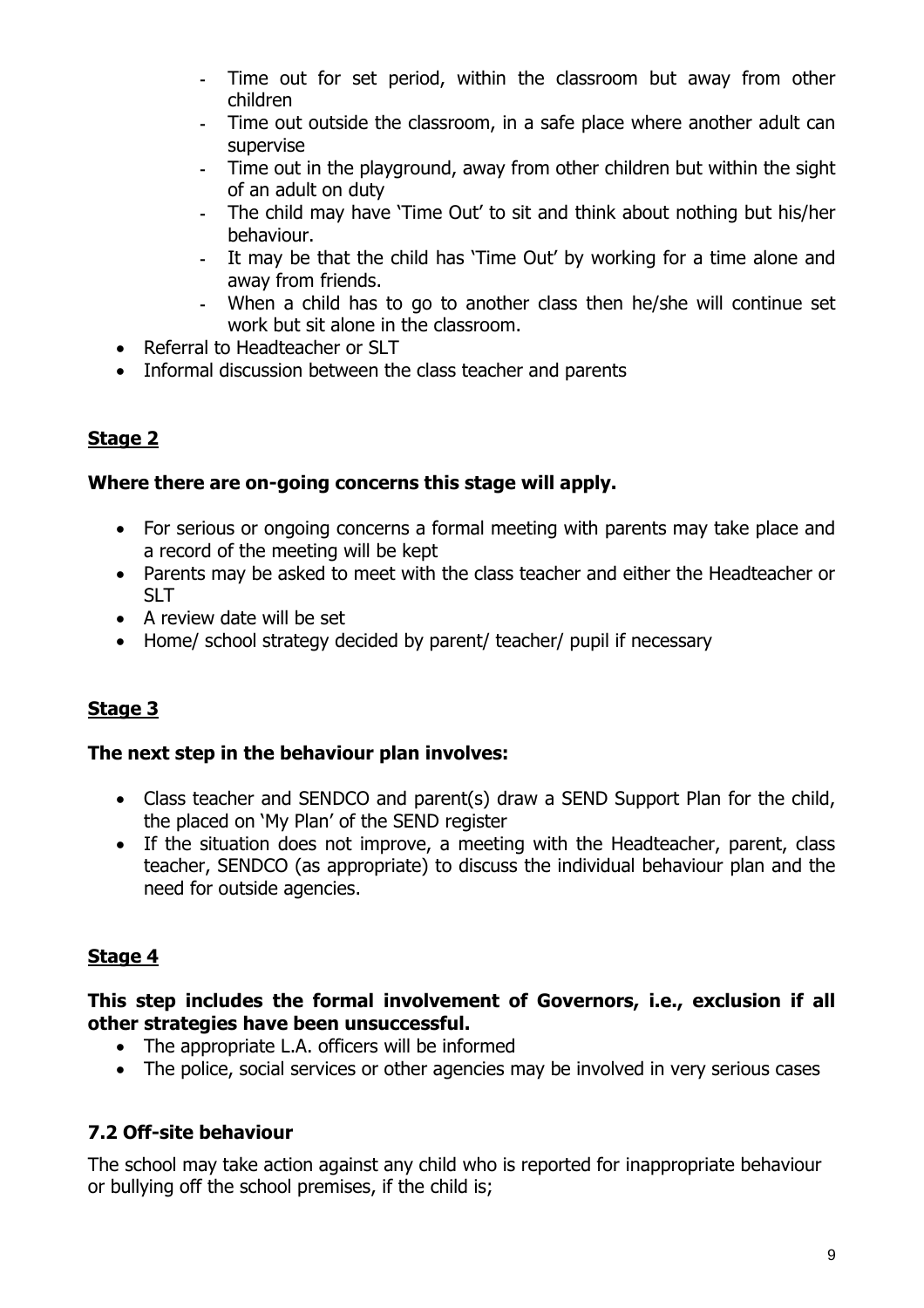a) Participating in a school-related activity

- b) Travelling to or from school
- c) Wearing school uniform,

d) The misbehaviour could pose a threat to another pupil or adversely affect the school's reputation.

This may also include the inappropriate use of social media sites. (See Acceptable Use Policy)

Any action taken will be proportionate to the misconduct and could include discussion with parents, school consequences and possible exclusion.

# **7.3 Malicious allegations**

Where a pupil makes an accusation against a member of staff and that accusation is shown to have been malicious, the headteacher will discipline the pupil in accordance with this policy.

Please refer to our statement of procedures for dealing with allegations of abuse against staff for more information on responding to allegations of abuse.

The headteacher will also consider the pastoral needs of staff accused of misconduct.

# **8. Behaviour management**

#### **8.1 Classroom management**

Teaching and support staff are responsible for setting the tone and context for positive behaviour within the classroom.

They will:

- Create and maintain a stimulating environment that encourages pupils to be engaged
- Display the pupil code of conduct or their own classroom rules
- Develop a positive relationship with pupils, which may include:
	- $\circ$  Greeting pupils in the morning/at the start of lessons
	- o Establishing clear routines
	- $\circ$  Communicating expectations of behaviour in ways other than verbally
	- o Highlighting and promoting good behaviour
	- $\circ$  Concluding the day positively and starting the next day afresh
	- $\circ$  Having a plan for dealing with low-level disruption
	- o Using positive reinforcement

#### **8.2 Physical restraint**

In some circumstances, staff may use reasonable force to restrain a pupil to prevent them:

• Causing disorder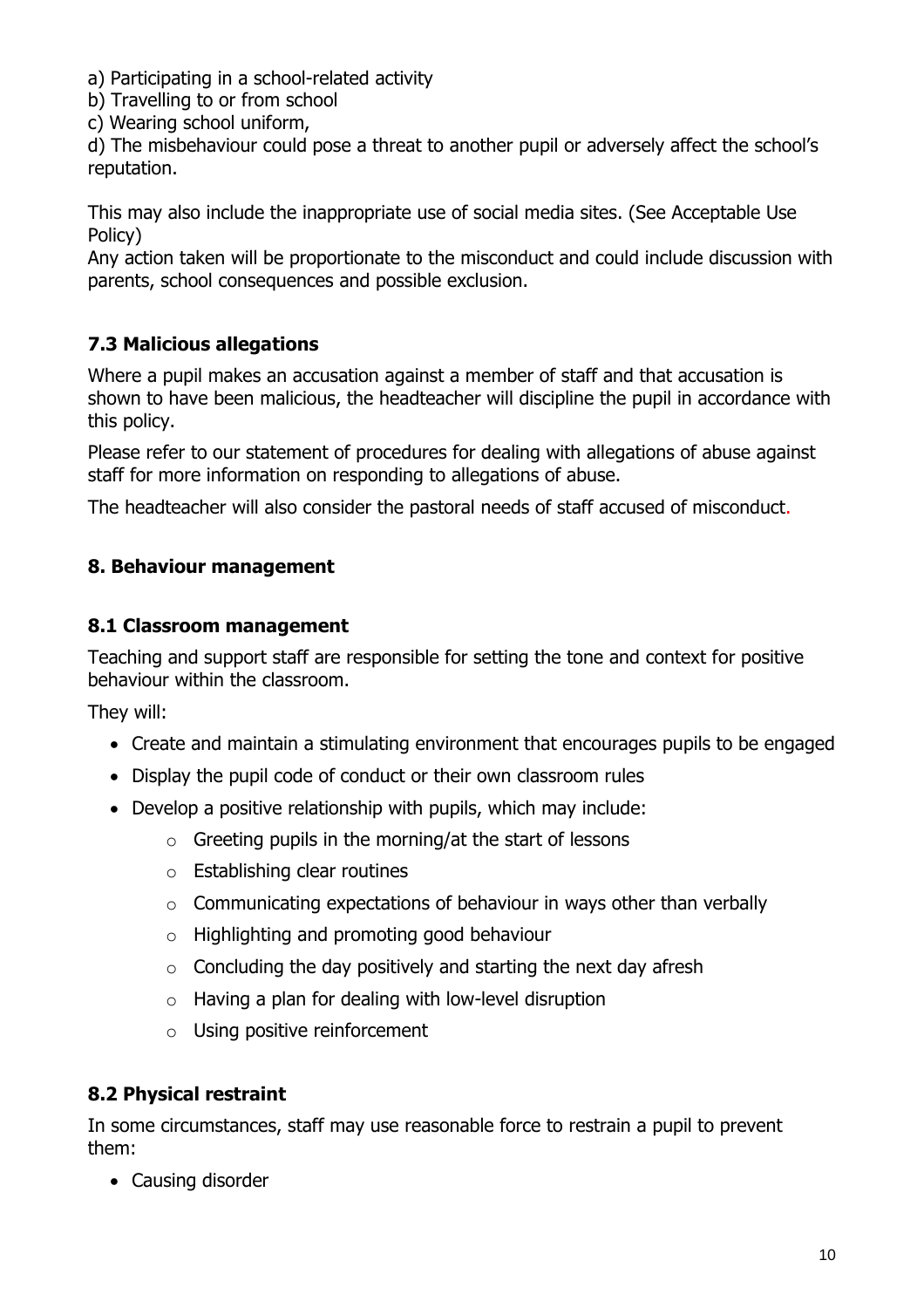- Hurting themselves or others
- Damaging property

Incidents of physical restraint must:

- **Always be used as a last resort**
- Be applied using the minimum amount of force and for the minimum amount of time possible
- Be used in a way that maintains the safety and dignity of all concerned
- Never be used as a form of punishment
- Be recorded and reported to parents

# **8.3 Confiscation**

**Any prohibited items (listed in section 3) found in pupils' possession will be confiscated.** These items will not be returned to pupils.

We will also confiscate any item which is harmful or detrimental to school discipline. These items will be returned to pupils after discussion with senior leaders and parents, if appropriate.

Searching and screening pupils is conducted in line with the DfE's latest quidance on [searching, screening and confiscation.](https://www.gov.uk/government/publications/searching-screening-and-confiscation)

# **8.4 Pupil support**

The school recognises its legal duty under the Equality Act 2010 to prevent pupils with a protected characteristic from being at a disadvantage. Consequently, our approach to challenging behaviour may be differentiated to cater to the needs of the pupil.

The school's special educational needs co-ordinator will evaluate a pupil who exhibits challenging behaviour to determine whether they have any underlying needs that are not currently being met.

Where necessary, support and advice will also be sought from specialist teachers, an educational psychologist, medical practitioners and/or others, to identify or support specific needs.

When acute needs are identified in a pupil, we will liaise with external agencies and plan support programmes for that child. We will work with parents to create the plan and review it on a regular basis.

# **9. Pupil transition**

To ensure a smooth transition to the next year, pupils have transition sessions with their new teacher(s). In addition, staff members hold transition meetings.

To ensure behaviour is continually monitored and the right support is in place, information related to pupil behaviour issues may be transferred to relevant staff at the start of the term or year. Information on behaviour issues may also be shared with new settings for those pupils transferring to other schools.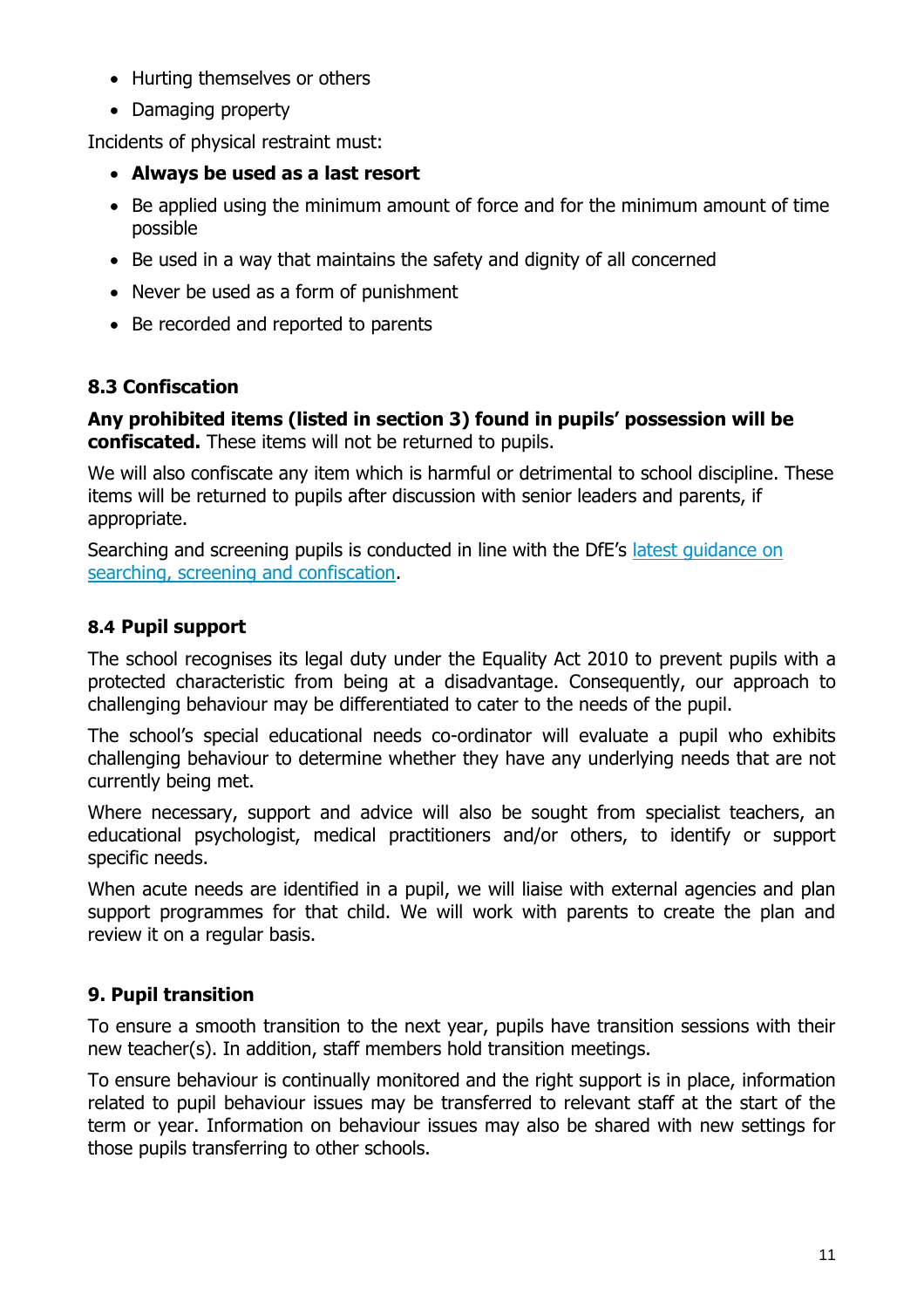# **10. Training**

Behaviour management will form part of continuing professional development.

#### **11. Monitoring arrangements**

The effectiveness of this policy will be discussed at Staff meetings and pupil progress meetings as necessary. Overall strategies, general concerns and problems affecting individual children can be discussed at these meetings.

Evaluation of the policy will be by reference to the frequency and severity of incidents of unacceptable behaviour. If the policy is working, children will report bullying less frequently; the behaviour of difficult children will improve; classrooms will be more settled working environments for staff and children and fewer incidents will be recorded in the behaviour logs on CPOMS.

This behaviour policy will be reviewed by the headteacher and the wellbeing committee every year. At each review, the policy will be approved by the wellbeing committee.

The written statement of behaviour principles (appendix 1) will be reviewed and approved by the wellbeing committee every year.

# **12. Links with other policies**

This behaviour policy is linked to the following policies:

- Exclusions policy
- Safeguarding policy
- Anti-Bullying policy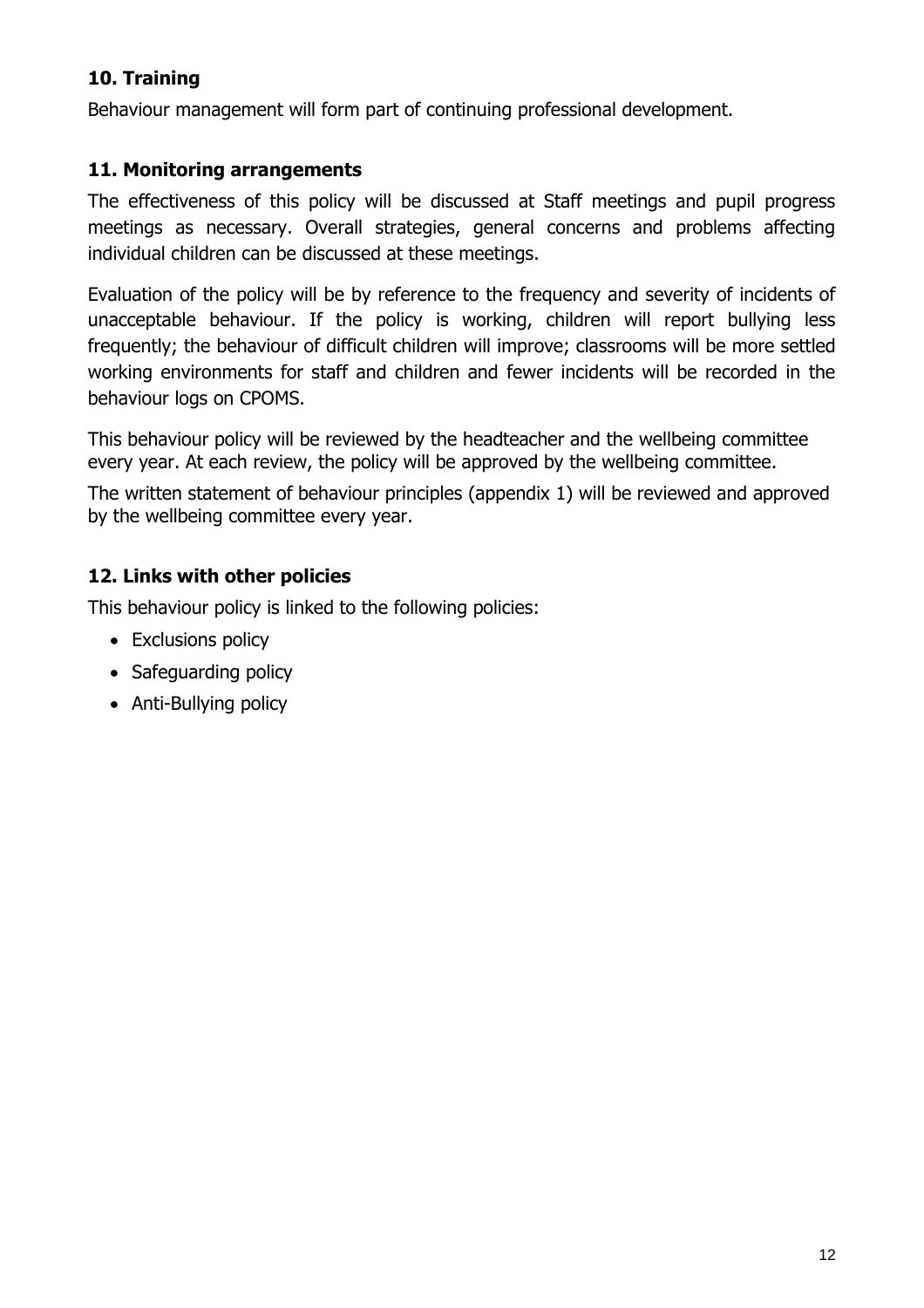#### **Appendix 1: written statement of behaviour principles**

- Every pupil understands they have the right to feel safe, valued and respected, and learn free from the disruption of others
- All pupils, staff and visitors are free from any form of discrimination
- All pupils, staff and visitors have high expectation of behaviour through all aspects of school life and value the role of social courtesy in creating good relationships within our school
- Staff and volunteers set an excellent example to pupils at all times
- Rewards, consequences and reasonable force are used consistently by staff, in line with the behaviour policy
- The behaviour policy is understood by pupils and staff
- The exclusions policy explains that exclusions will only be used as a last resort, and outlines the processes involved in permanent and fixed-term exclusions
- Pupils are encouraged and supported to take responsibility for their actions and to treat staff, other pupils and visitors with friendliness and consideration
- Families are involved in behaviour incidents to foster good relationships between the school and pupils' home life

The governing body also emphasises that violence or threatening behaviour will not be tolerated in any circumstances.

This written statement of behaviour principles is reviewed and approved by the wellbeing committee every year.